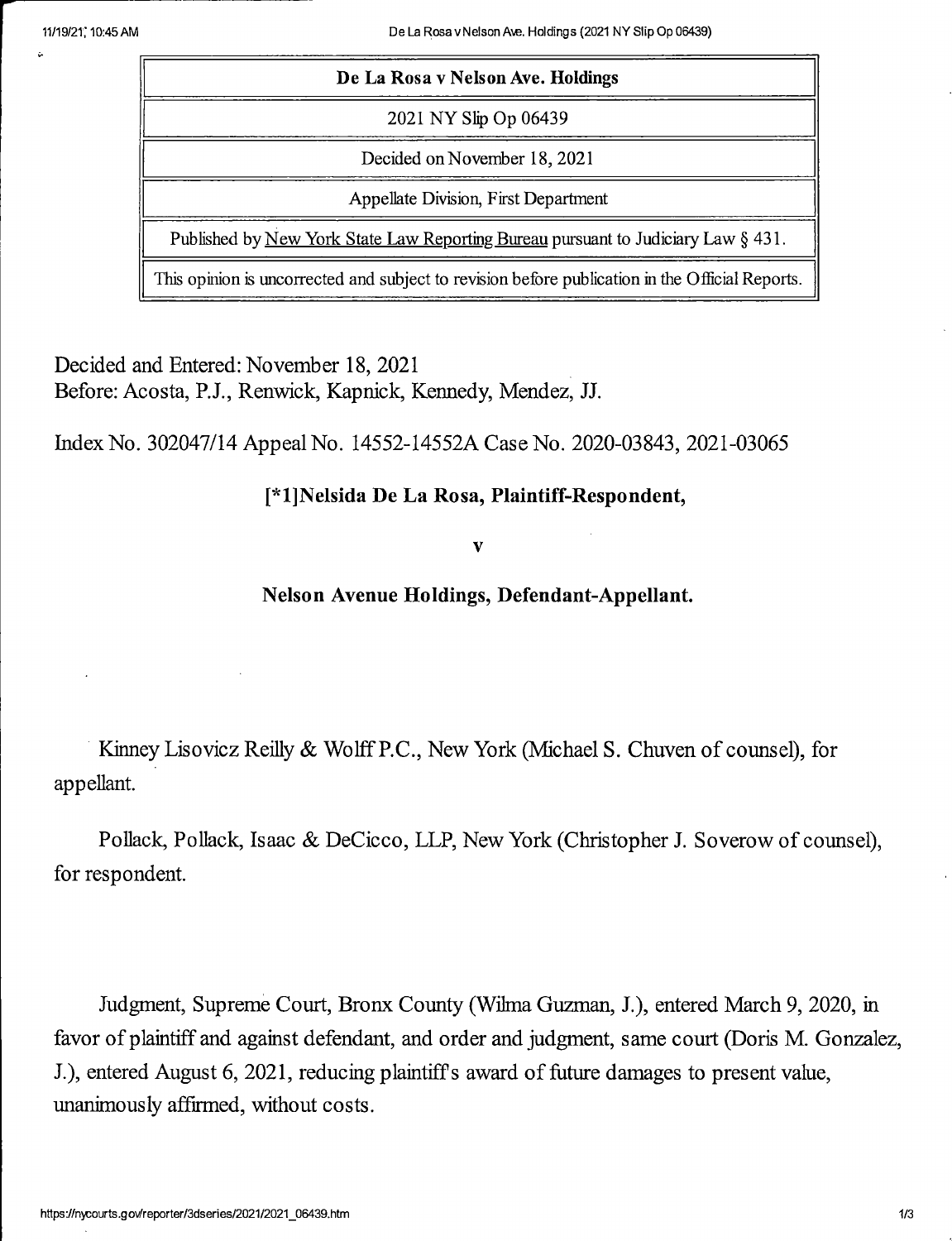## 11/19/21,10;45AM De La Rosa v Nelson Ave. Holdings (2021 NY Slip Op 06439)

The testimony of defendant's proposed biomeehanical expert was properly excluded because defendant failed to meet its burden of demonstrating that his methodology — injury causation analysis — was generally accepted (see generally Marso v Novak. 42 AD3d 377. 378 [1st Dept 2007], *lv denied* 12 NY3d 704 [2009]). The expert's conclusory statement of general acceptance was not sufficient to meet this burden (see Saulpaugh v Krafte, 5 AD3d 934, 935-936 [3d Dept 2004], *lv denied* 3 NY3d 610 [2004]; see also Matter of Bausch & Lomb Contact Lens Solution Prod. Liab. Litig., 87 AD3d 913, 913 [1st Dept 2011], lv dismissed 19 NY3d 845 [2012]). He presented no proof that his methodology had been adopted by the Air Force, NASA, or NASCAR, as he claimed; most of the references he cited were admittedly not reflective of this methodology but were merely helpful in applying it to this specific set of facts; and the one article that might have discussed this methodology employed it in a very different context. The fact that the expert has been allowed to testify as an expert in other cases is irrelevant, as the nature of his opinions and the evidence of general acceptance presented in those cases were different.

Defendant, however, argues that, at the very least, the biomeehanical expert should have been allowed to testify regarding medical causation, because he was also a medical doctor. This argument is unpreserved because he was only disclosed as a biomeehanical expert in the field of "accident reconstruction, biomechanics and injury causation analysis" who would opine on those subjects. In fact, defendant had other medical experts who testified regarding plaintiffs injuries or lack thereof, including medical causation.

The trial court also providently exercised its discretion by reserving decision on whether to allow the punitive damages claim to proceed and, in the interim, allowing evidence relevant to that claim (including evidence of prior bad acts by defendant) to be introduced, as it was not clear prior to admission of such evidence whether punitive damages would be warranted (see generally Gmber v Craig, 208 AD2d 900, 901 [2d Dept 1994]; Minjak Co. v Randolph, 140 AD2d 245, 249-250 [1st Dept 1988] [punitive damages may be appropriate where the landlord failed to reetify a hazardous eondition posing a great risk to the tenant, despite having notice thereof for a significant period of time]). Bifiarcation of the compensatory and punitive damages issues was not required. Defendant's contention that a curative instruction was required is not preserved, as it did not specifically request such an instruction and did not object to the jury charge as given[ $*2$ ].